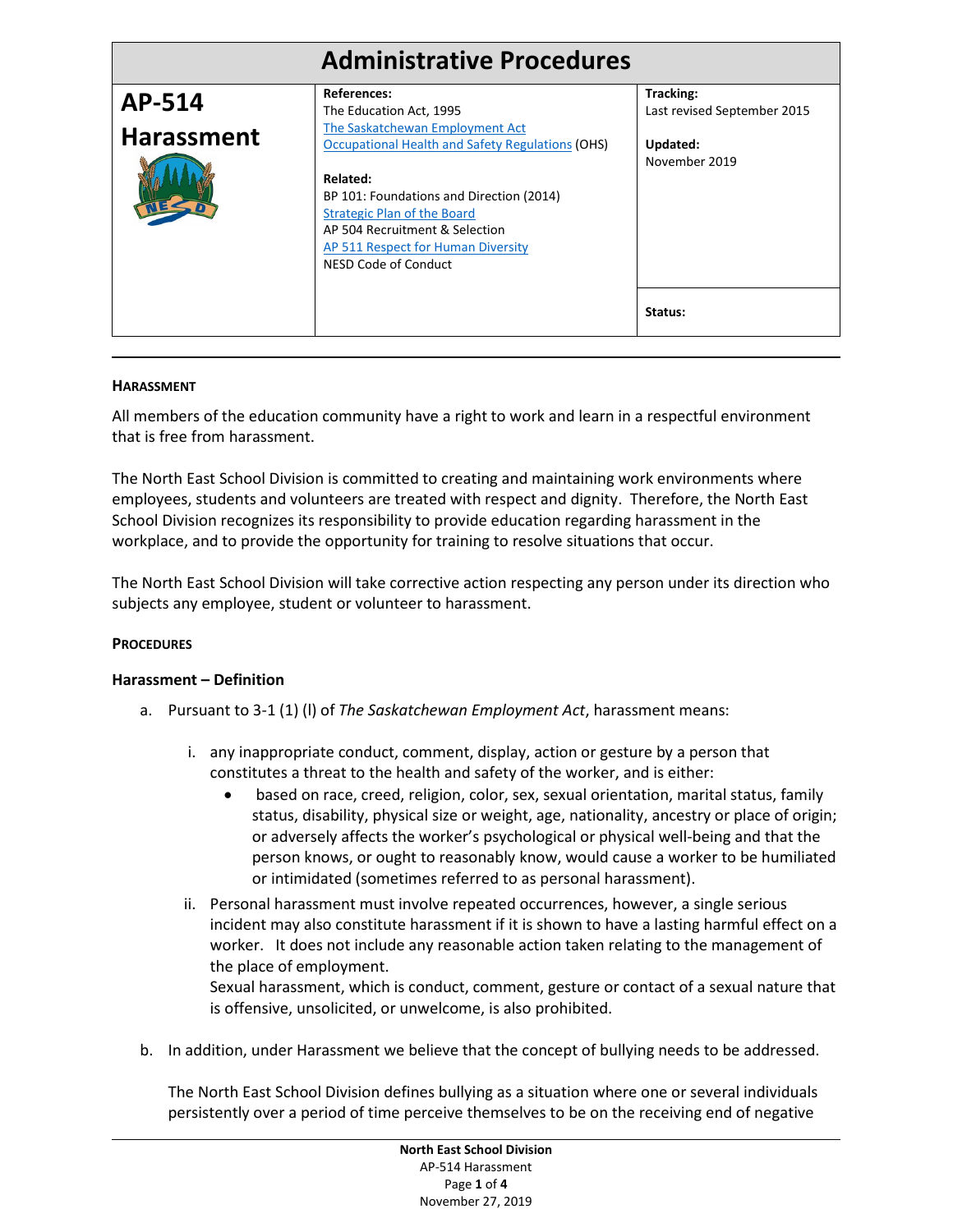actions from one or several persons, in a situation where the target of bullying has difficulty in defending him or herself against these actions.

c. Reasonable supervisory practices towards employees and students are not to be construed as personal harassment.

## **2. Administration of Harassment Procedures**

a. The Superintendent of Human Resources is responsible for maintaining, keeping these procedures current and to ensure they are available, in accordance with the Regulations of *the Saskatchewan Employment Act* in all work centers. Please refer to *The Saskatchewan Employment Act* for further information:

<http://www.qp.gov.sk.ca/documents/English/Statutes/Statutes/S15-1.pdf>

- b. The principal or supervisor in each work location or department is to advise annually employees, students, volunteers, and the local occupational health and safety committee of this procedure and its intent.
- c. If an employee, student or volunteer reasonably believes that he or she has been personally harassed, appropriate measures are to be undertaken. For the purpose of these procedures, the person who feels harassed is the complainant and the alleged harasser is the respondent.
- d. Because allegations of harassment are of a sensitive nature and may have serious consequences for both the complainant and the respondent, it is strongly encouraged:
	- That complainants, respondents, and supervisors keep a record of all events, dates, and circumstances related to any alleged incident or review;
	- That reviews be conducted so as to respect the confidentiality of all parties but recognize the principles natural justice;
	- That summaries of decisions confirming complaints form part of the personnel file or appropriate student file of the respondent;
	- That the initiation of vexations or malicious complaints is of itself a form of personal harassment and is subject to the provisions of this policy;
	- That employees, students or volunteers may, at any time throughout a harassment review or investigation, file a complaint with the Saskatchewan Human Rights Commission or Saskatchewan Labour, Occupational Health and Safety Branch;
	- That each school or workplace staff discusses a code of practice intended to establish common understandings as to acceptable standards of conduct so as to prevent or forestall incidents of personal harassment.

### *3.* **Harassment Complaints - Informal**

If an employee feels he/she is being harassed, the following courses of action are recommended:

a. Because it is often best when allegations of personal harassment are resolved closest to the source of harassment, it is recommended that the complainant first approach the respondent to attempt to resolve the alleged harassment by informing them that his/her behavior is unwelcome and ask for the behavior to stop.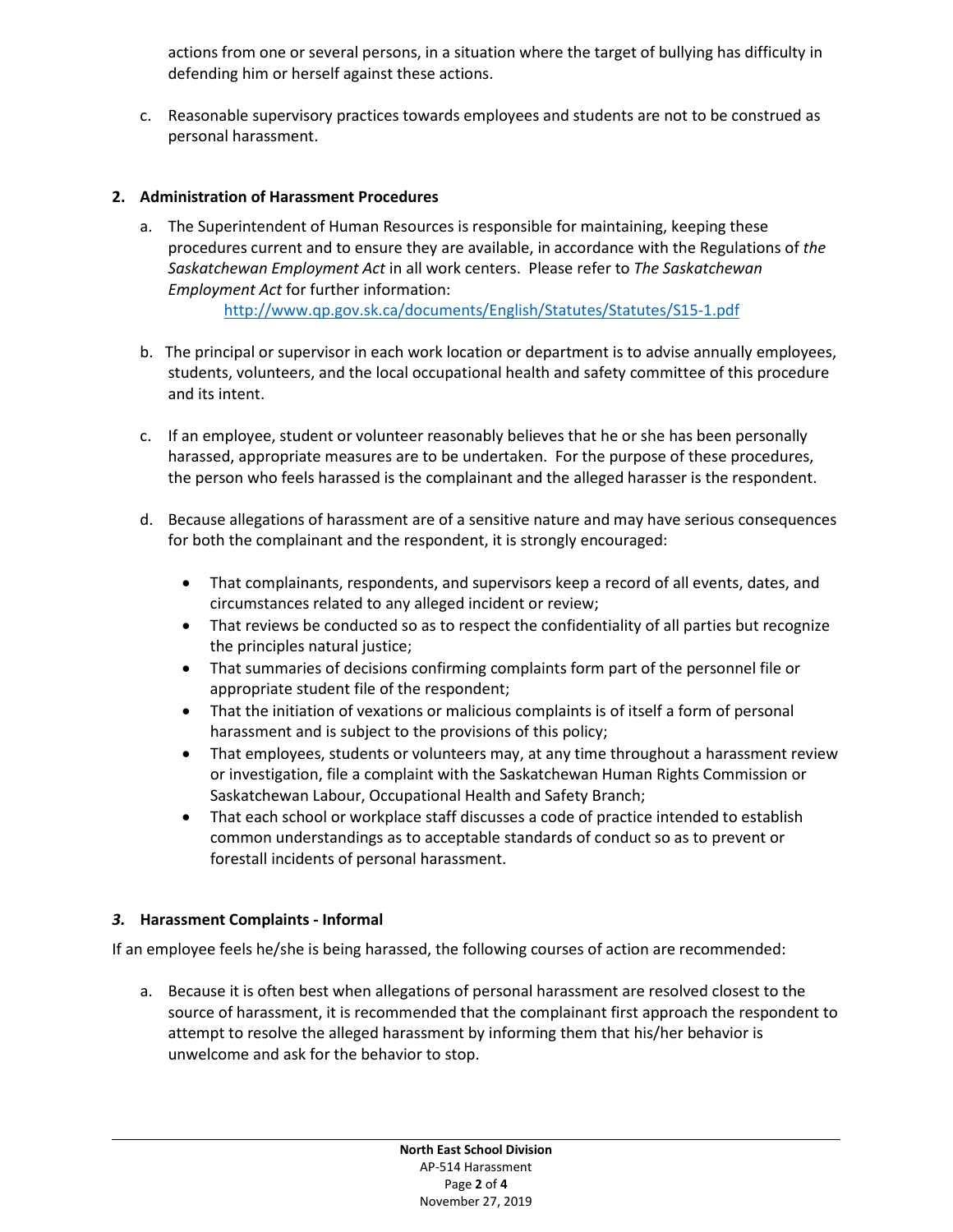- i. If, after the respondent has been asked to stop the behavior, the behavior continues, the problem should be reported to their immediate supervisor.
- b. If the complainant believes personal contact as defined above would not satisfactorily resolve the situation, the complainant may report the incident verbally to any of the following:
	- i. To their immediate supervisor
	- ii. A designated union representative (if covered by a collective agreement)
	- iii. The Superintendent of Human Resources
	- iv. Any member of the Executive Council (Director of Education or Superintendents).

If the report is made to a person listed above, other than the Superintendent of Human Resources, the recipient of the report shall immediately provide the Superintendent of Human Resources with the details of the incident (a report involving a member of the Executive Council shall be made to the Director of Education). In order to protect the individuals involved and to maintain the highest level of confidentiality, individuals receiving reports of harassment shall not discuss such reports with other employees.

- c. The onus is on the employee to report instances of harassment as soon after the incident as is reasonably possible. Individuals who observe the presence of ongoing harassment in the workplace are encouraged to bring the existence of the harassment to the attention of one of the individuals listed in section b.
- d. The Superintendent of Human Resources is to review the complaint and report verbally his or her findings to the complainant and the respondent within two (2) weeks. Such a review is to include an interview with the respondent and may include other interviews as deemed appropriate.
- e. Reports of harassment shall be dealt with in strict confidence; however, the complainant must understand that confidentiality must be distinguished from anonymity

# *4.* **Harassment Complaints - Formal**

Notwithstanding the preceding protocols, the complainant may submit a formal, written complaint to the Superintendent of Human Resources.

- a. Following receipt of a formal, written complaint, the Superintendent of Human Resources is responsible to investigate the complaint and provide a written response in an appropriate format to the Director of Education along with a recommendation of action to be taken, if any, as a result of the complaint. This responsibility does not preclude the Superintendent of Human Resources from employing an outside third party to assist in the investigation if necessary.
- b. The process for investigation of a formal complaint is as follows:
	- i. Receipt of complaint
	- ii. Interview or request statements from complainant
	- iii. Make a decision to proceed if not proceeding, a report will be prepared and this process terminates, otherwise;
	- iv. Advise and interview or request statements from respondent
	- v. Interview or request statements from, if necessary, other individuals
	- vi. Review files to determine if the respondent has a previous record of harassment or other related behavior
	- vii. Conclude the investigation with a report indicating either: